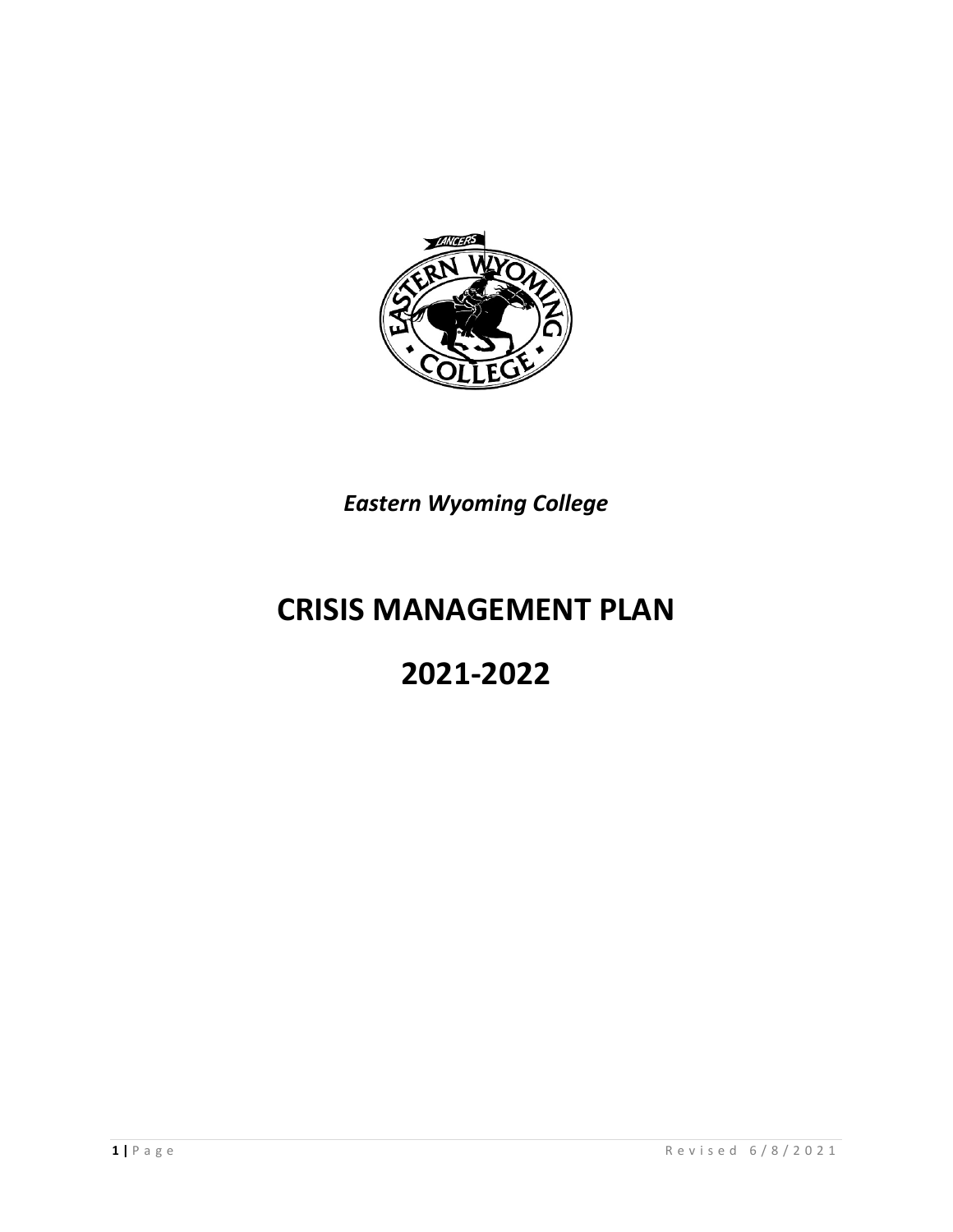#### **CRISIS MANAGEMENT PLAN**

#### **I. Preface**

The EWC Crisis Management Plan contains policies, procedures and related information regarding Eastern Wyoming College's continuing program of crisis management. The President or her/his designee has the authority to declare a state of emergency at which time these contingency guidelines may be implemented. It is the responsibility of each employee of Eastern Wyoming College to use and adhere to this plan at all times.

#### **II. Scope**

These procedures apply to all employees, students and visitors of Eastern Wyoming College on the Torrington and Douglas campus.

#### **III. Natural Disasters**

Natural disasters that may constitute emergencies are most likely to involve snowstorms, earthquakes, tornados or lightning strikes. In the event of a natural disaster where major structural damage is sustained, it is advisable to turn off hazardous utilities. Electricity and natural gas lines are of primary importance.

#### **A. Tornado**

- 1. **Tornado Watch** means there is a chance of dangerous weather (later on) with damaging winds. Radio stations KGOS (1490 AM)/KERM (98.3 FM) in Torrington and KKTY (99.3 FM) in Douglas will inform the community that conditions are favorable for a tornado.
- 2. **Tornado Warning** means a tornado has been sighted.
- 3. **Tornado Siren** means a tornado has touched down in the area. The alarm is activated by the Torrington Police Department Dispatch Center and will sound steadily until the tornado has lifted.

**Tornado Siren Testing** for all four warning locations in Torrington takes place every Saturday as close to 12 noon as possible. If the area is experiencing or expecting severe weather at that time, the test is delayed. The sound emitted for a tornado warning is a continuous high wail. This is an "outdoor" warning system and might not be heard inside some buildings. Everyone is strongly encouraged to stay alert to weather conditions that might be expected during the day by monitoring the local radio station, KGOS (1490 AM) and KERM (98.3 FM), or by other means.

If you see a tornado coming, do not wait for the alarm—go directly to your designated shelter area if there is time. If not, go to the nearest inside wall and place yourself on the floor with your head between your knees. **Stay away from**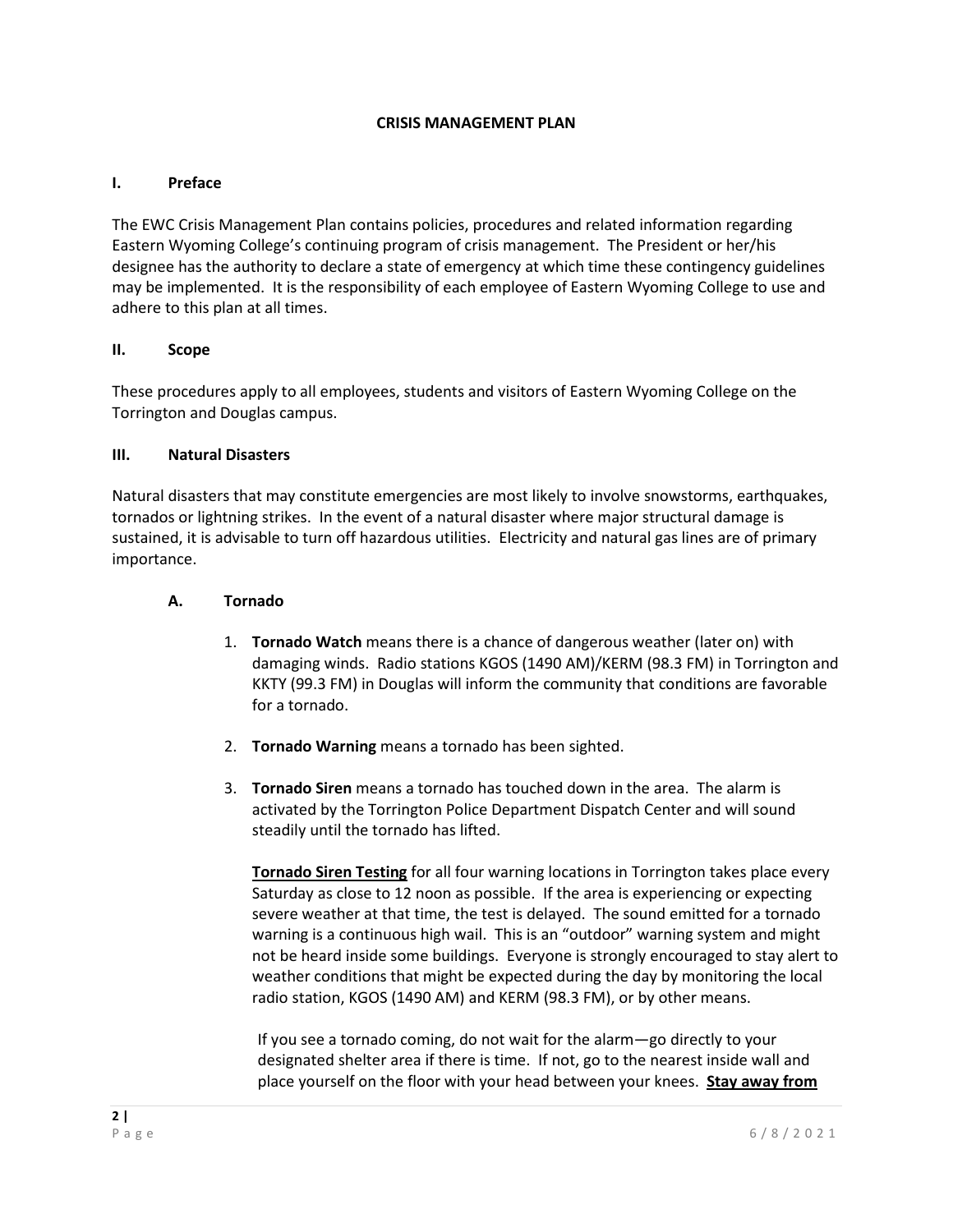**windows** and close all doors if there is time. Do not leave the building unless you are instructed to do so. (Above all, do not go to your automobile.) If a tornado comes while you are outside, go into a nearby ditch or ravine, lie down and place your hands over your head.

Designated Tornado shelter areas are posted in each classroom, residence halls and areas where students gather.

Stay in your designated shelter area until an all-clear has been given.

#### **B. Fire**

- 1. It is your responsibility to know the location of fire extinguishers, fire exits and fire alarm activation stations in your area. Know how to use a portable fire extinguisher before you attempt to extinguish a fire.
- 2. If a small fire appears to be controllable using extinguishers, **FIRST**, activate the building fire alarm system to evacuate the building; **SECOND** call 9-911 when calling from a college phone or 911 when using a cell phone to dispatch the Fire Department, giving the information the dispatcher requests on the location of the fire; THEN attempt to extinguish the fire using fire extinguishers. ALWAYS fight the fire from your exit path, keeping a clear path to the exit. Dial 0 (on any college phone) or 532-8211 to notify the college operator of the emergency as soon as possible.
- 3. If the fire appears to be too large to control with fire extinguishers, **FIRST**, activate the building fire alarm system to evacuate the building; **SECOND**, call 9-911 when calling from a college phone or 911 when using a cell phone to dispatch the Fire Department, giving the information the dispatcher requests on the location of the fire. THEN leave the building immediately, closing all doors in your path to limit flame and smoke travel. Do not lock doors, as this will hamper firefighting efforts. Move to an area away from the building and away from the paths of emergency vehicles responding to the scene. One person should report to the first arriving firefighters the exact location and nature of the fire. DO NOT attempt to re-enter any part of the building for any reason until the emergency is over. Dial 0 (on any college phone) or 532-8211 to notify the college operator of the emergency as soon as possible.
- 4. When the fire alarm sounds, an emergency exists. All persons must exit the building, calmly walking to the nearest exit. Assist persons with disabilities in their effort to exit the building. DO NOT use an elevator during a fire alarm.
- 5. Remember that smoke rises, so keep low to the floor if forced to evacuate through smoke-filled areas.
- 6. Account for all persons under your supervision. Assist persons with disabilities in exiting the building.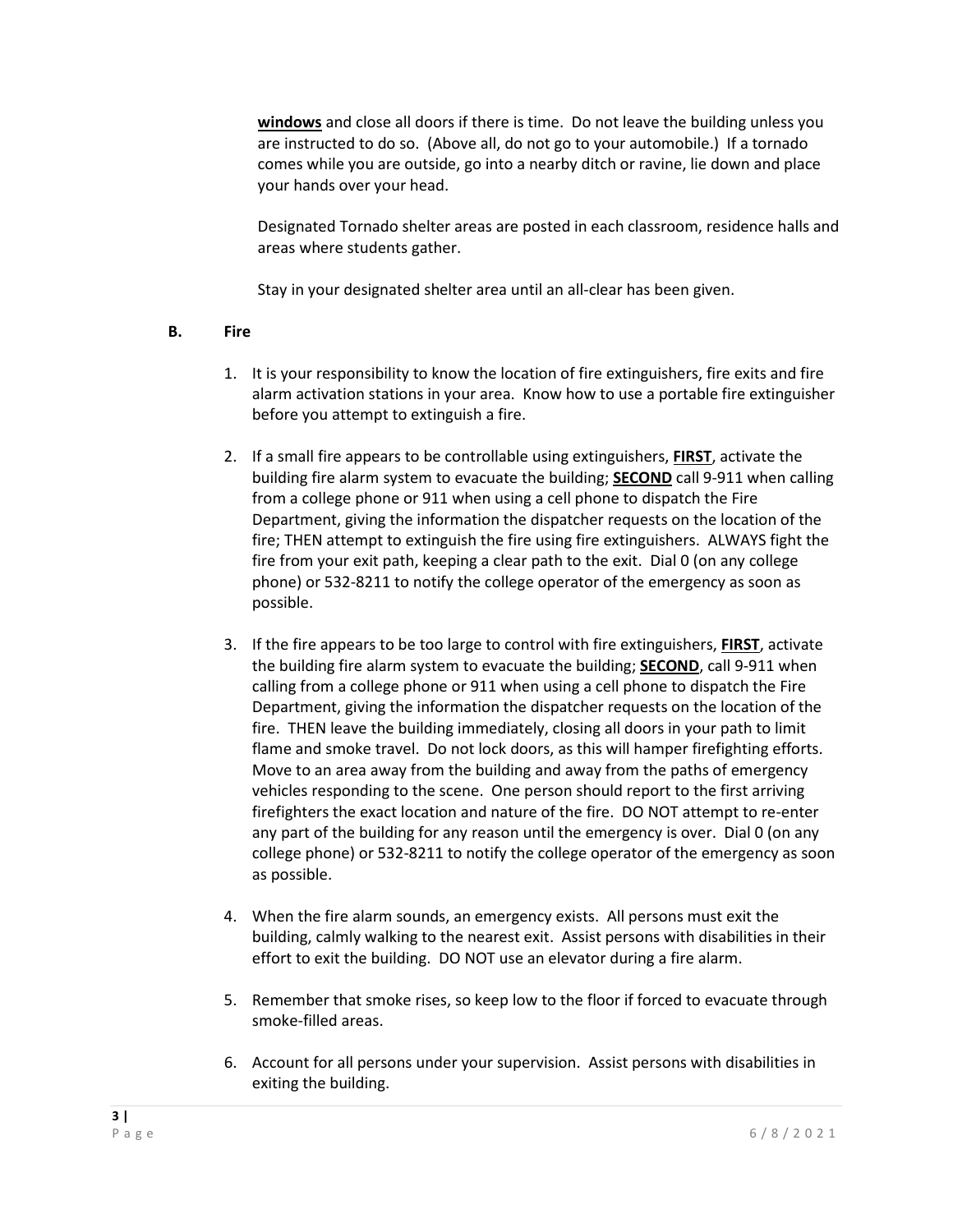## **C. Earthquake**

- 1. If indoors, seek shelter in a doorway or under a desk or table. Stay away from glass windows, shelves and heavy equipment. If necessary to evacuate a building, walk to the closest exit and move away from the building. Assist persons with disabilities in exiting the building.
- 2. If outdoors, move away from buildings, utility poles and other structures.
- 3. After the initial shock, evaluate the situation. If help is needed, call Physical Plant at 532-8255. If the situation is severe, call 911 or 9-911 if using a college phone.

## **D. Severe Winter Weather**

- 1. Snowstorms: The following procedure will be implemented if it becomes necessary to cancel college classes due to severe winter weather. Classes will be held whenever it is reasonable to do so. However, it is expected that faculty, staff and students will exercise caution about venturing to and from their destinations, and that they will not take any unnecessary chances, even if college is in session.
	- a. Staff and students will be notified of the closure and the weather conditions.
	- b. Signs stating the closure and the weather conditions will be posted by the Information Desk on the doors of the main entrance and on the EWC website (ewc.wy.edu).
	- c. If weather is too severe for people to leave, they should be directed to gather at the Information Desk. A decision will be made at that time whether there are other options available within Torrington, or whether people will need to be allowed to stay at EWC until conditions permit travel.

If it appears necessary to cancel evening classes, the designated Evening Administrator should attempt to consult with the College President or her/his designee prior to the decision. If college classes are dismissed for the evening, such announcement will be over KGOS (1490 AM)/KERM (98.3 FM) in Torrington, KKTY (99.3 FM) in Douglas and throughout the campus at the time of the decision. The same procedure listed in the above (a, b, c) will be followed. (See Appendix A)

## **E. Thunderstorm and Lightning**

- 1. Lightning: The following procedures will be implemented in the event of a lightning strike at EWC.
	- a. Evacuate the affected area.
	- b. Contact Physical Plant at 532-8255 to disconnect all utility sources until the area can be assessed.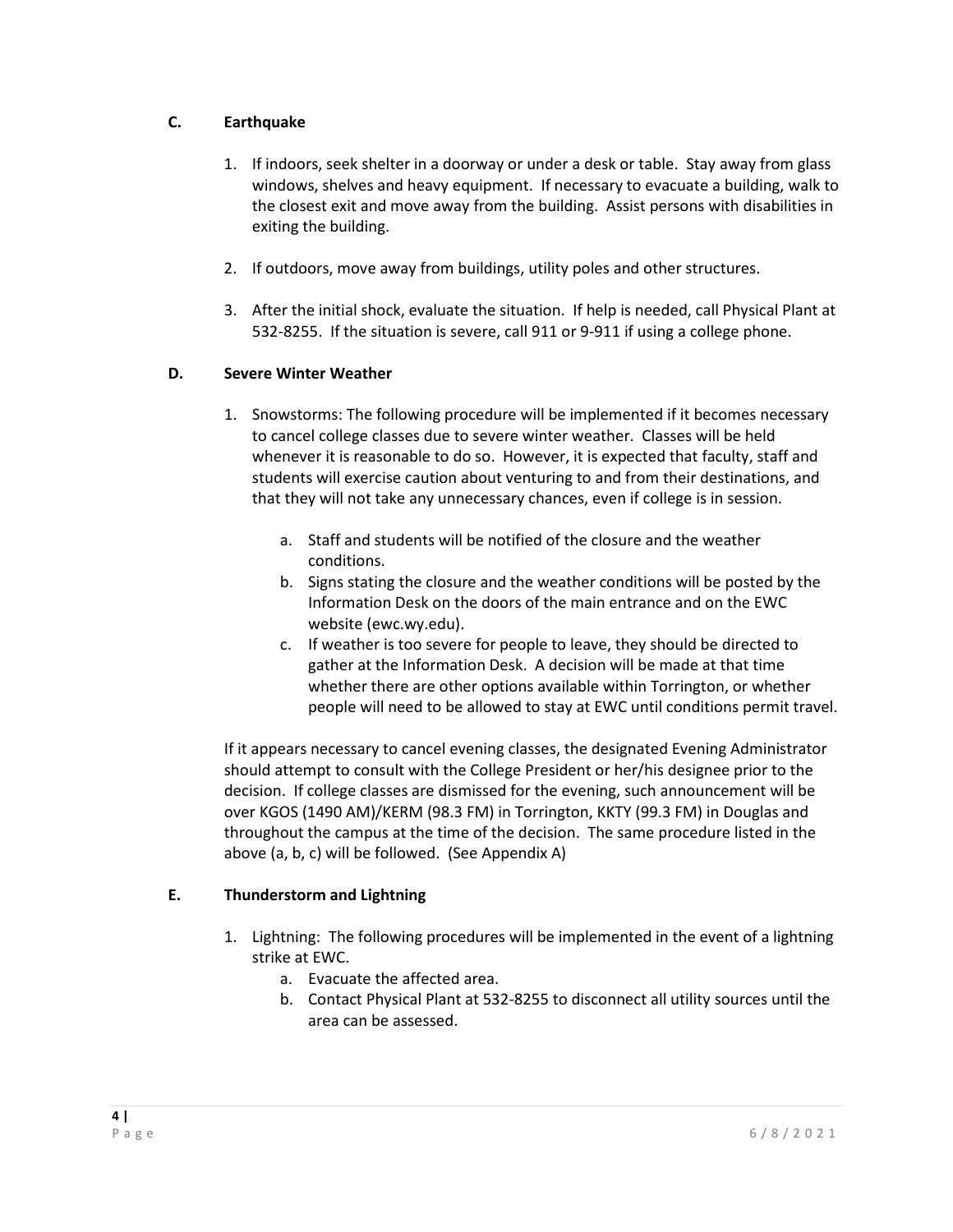#### **IV. Emergency Management Site**

Eastern Wyoming College has been designated as an emergency management site to offer public sheltering services during catastrophes. The College President or her/his designee will place into effect the appropriate procedures in order to meet the emergency, offer shelter and maintain the educational facilities and functions of the College.

#### **V. Other Incidents**

#### **A. Bomb Threat**

- 1. If you observe a suspicious object or potential bomb on campus DO NOT HANDLE THE OBJECT! Clear the area and immediately call the switchboard operator at extension 0 (on any college phone). DO NOT USE RADIOS OR PAGERS OR CELL PHONES! The switchboard operator is responsible for notifying the appropriate campus official and the Torrington Police Department.
- 2. Any Person receiving a phone call bomb threat should ask the caller (See Appendix B):
	- a. When is the bomb going to explode?
	- b. Where is the bomb located?
	- c. What kind of bomb is it?
	- d. What does it look like?
	- e. Why did you place the bomb?
- 3. Keep talking to the caller as long as possible and record the following (See Appendix  $B$ ):
	- a. Time of call.
	- b. Age and sex of caller.
	- c. Speech pattern, accent, possible nationality.
	- d. Emotional state of caller.
	- e. Background noise.
- 4. Any person receiving an email / text bomb threat should immediately contact the College President or his/her designee. They will place into effect the appropriate procedures in order to meet the emergency, offer shelter and maintain the educational facilities of the College.
- 5. If a bomb is reported to have been placed in one of the college buildings, the safety of the students and staff is of primary importance. If an evacuation is necessary, it should be carried out as quickly as possible. The order to evacuate a building or the entire campus will be given only by the College President or a designated campus official.
- 6. Do not return to an evacuated building or the campus unless told to do so by a college official. If an extended period of time exists during the evacuation, individuals will be notified by local radio, KGOS (1490 AM)/KERM (98.3 FM) in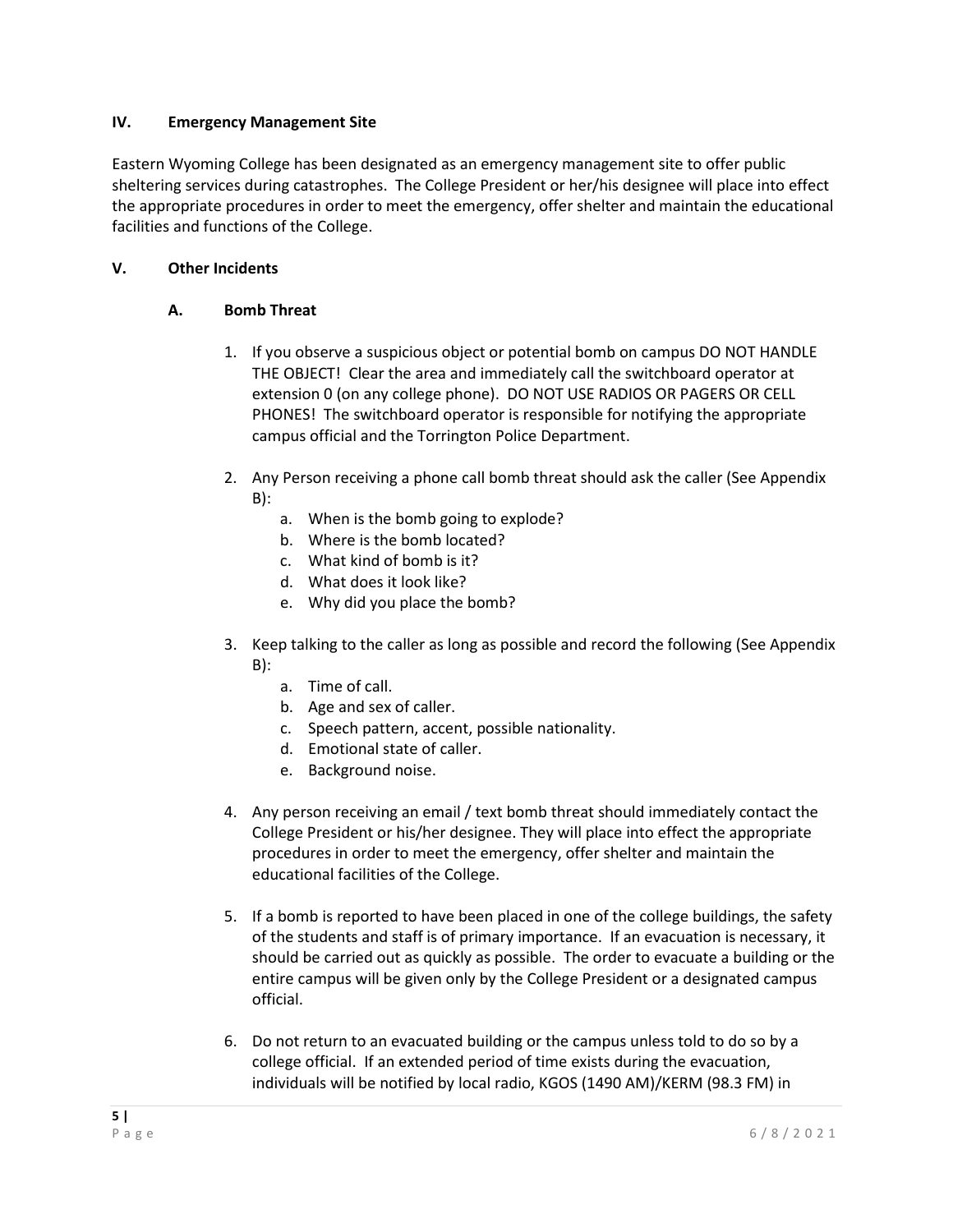Torrington, KKTY (99.3) in Douglas or the EWC website (ewc.wy.edu), when normal operations of the campus will resume.

- 7. Action for classrooms, offices and residential facilities:
	- a. Have students/staff pick up everything they brought with them. Personal items such as coats, books, briefcases and lunches should be removed.
	- b. Have the classroom/office occupants depart from the area by the most direct route. Avoid windows and glass doors if at all possible, and instruct individuals to evacuate to the closest parking lot. Await further instructions, and above all, DO NOT PANIC!
	- c. Residential supervisors will have all rooms evacuated as quickly as possible to the closest exit. Await further instructions.
	- d. Your help might be requested in the search of your area of supervision.
	- e. Do not discuss the matter with anyone except the proper authorities.
- 8. Campus officials and the Torrington Police Department /Douglas Police Department will conduct a detailed bomb search. Employees are requested to make a cursory inspection of their area for suspicious objects and to report the location to campus officials. DO NOT TOUCH THE OBJECT! Do not open drawers, cabinets or turn lights on or off.
- 9. ASSIST PERSONS WITH DISABILITIES IN EXITING THE BUILDING!

#### **B. Radiation and Burn Hazards**

Radiation hazards are not normally detectable by the human senses. Exposure effects are cumulative over a period of exposure time. Damage to the human body and organs is most often painless but permanent. All precautions must be taken to minimize exposure. OSHA title 29CFR 1910.96 are the regulations that should be referred to.

- 1. Shops and Labs with welding, cutting and heating operations
	- a. Welding shops should be designated by appropriate signs warning all persons that eye hazards exist in the area and that proper eye protection is required.
	- b. All persons who are welding or observing welding operations shall wear proper personal protective equipment.
	- c. Each welding work station shall have proper shielding to protect others in the area from radiation hazards and from hazards created from vapors, fumes and gases produced by welding operations. Proper ventilations must be in operation in all welding booths and operations.
	- d. In the event that a person receives burns, they shall be immediately taken to the proper medical facilities.
- 2. X-Ray Laboratories or Rooms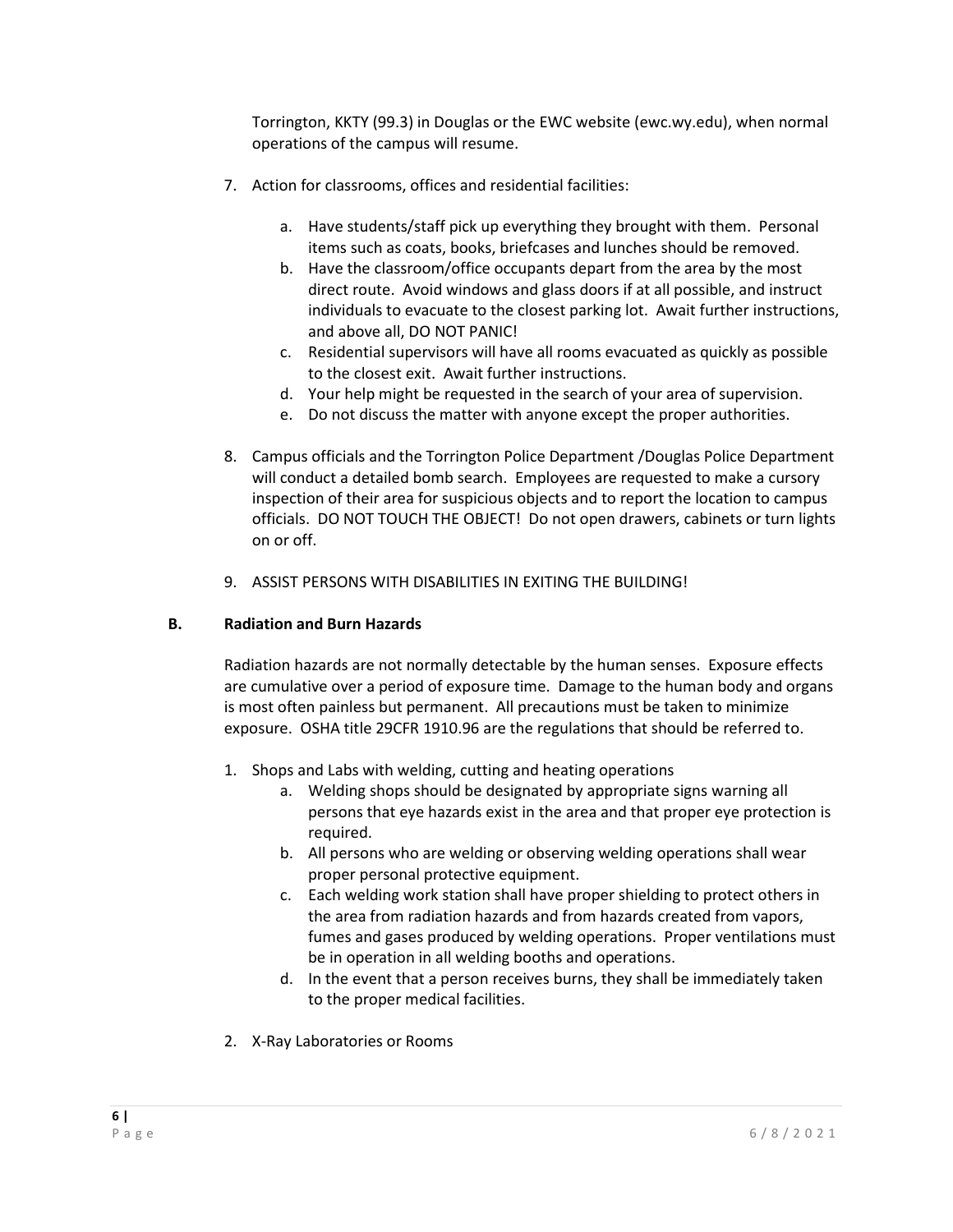- a. All persons working with x-ray equipment shall be instructed concerning the hazards that exist and the proper operation of the equipment before being permitted to operate such equipment.
- b. All radiology equipment and areas shall be properly marked with radiation signs and markings.
- c. Film badges are required for all persons who, on a continuing basis, are required to operate such equipment. Records of the radiation exposure of all persons for whom film badges are required shall be maintained. All persons shall be advised of his or her individual exposure. The limits of exposure shall not exceed those shown on Table G-18 of OSHA Title 29 CFR 1910.1096.
- d. All overdoses must be reported.
- e. Equipment and rooms should be checked annually for proper operation and shielding.
- f. Equipment suspected or known to be not functioning properly shall be tagged Out Of Service and rendered inoperative until it has been properly checked out or repair has been done by a competent repairman.

## **C. Chemical Spills**

- 1. Storage of Materials and Supplies: All materials shall be stored in a neat, safe manner. Hazardous materials and substances shall be clearly identified. All areas containing hazardous materials and substances shall be clearly marked. All persons required to handle hazardous materials and substances shall be properly instructed in the handling methods and procedures to minimize injuries or accidents.
- 2. Specific Regulation
	- a. Hazardous materials shall be marked with proper markings clearly visible on the containers. Refer to OSHA Title 29 CFR Subpart H 1910.101 through 1910.116.
	- b. Gasoline shall not be used to clean parts, clothing or hands.
	- c. All students or workers shall be instructed in the correct use and application of all caustic, explosive or combustible materials or substances including those found in aerosol containers. The students should be instructed in the necessary personal protective equipment to be used, proper ventilation requirements and any other special instructions in the use of handling.
	- d. Handling and storage of compressed gases and air: All bottles and cylinders shall be stored in the upright position with protective valve caps in place. They shall be securely fastened from accidental tipping at all times. The room which they are stored or used shall be marked in the event of fire to caution firefighters of their existence. See OSHA Title 29 CFR 1910.166 through 1910.169.
	- e. Oily rags shall be stored in containers so designated. This includes those to be thrown out.
	- f. Scrap and containers should be properly marked for the type of scrap that they are intended to hold.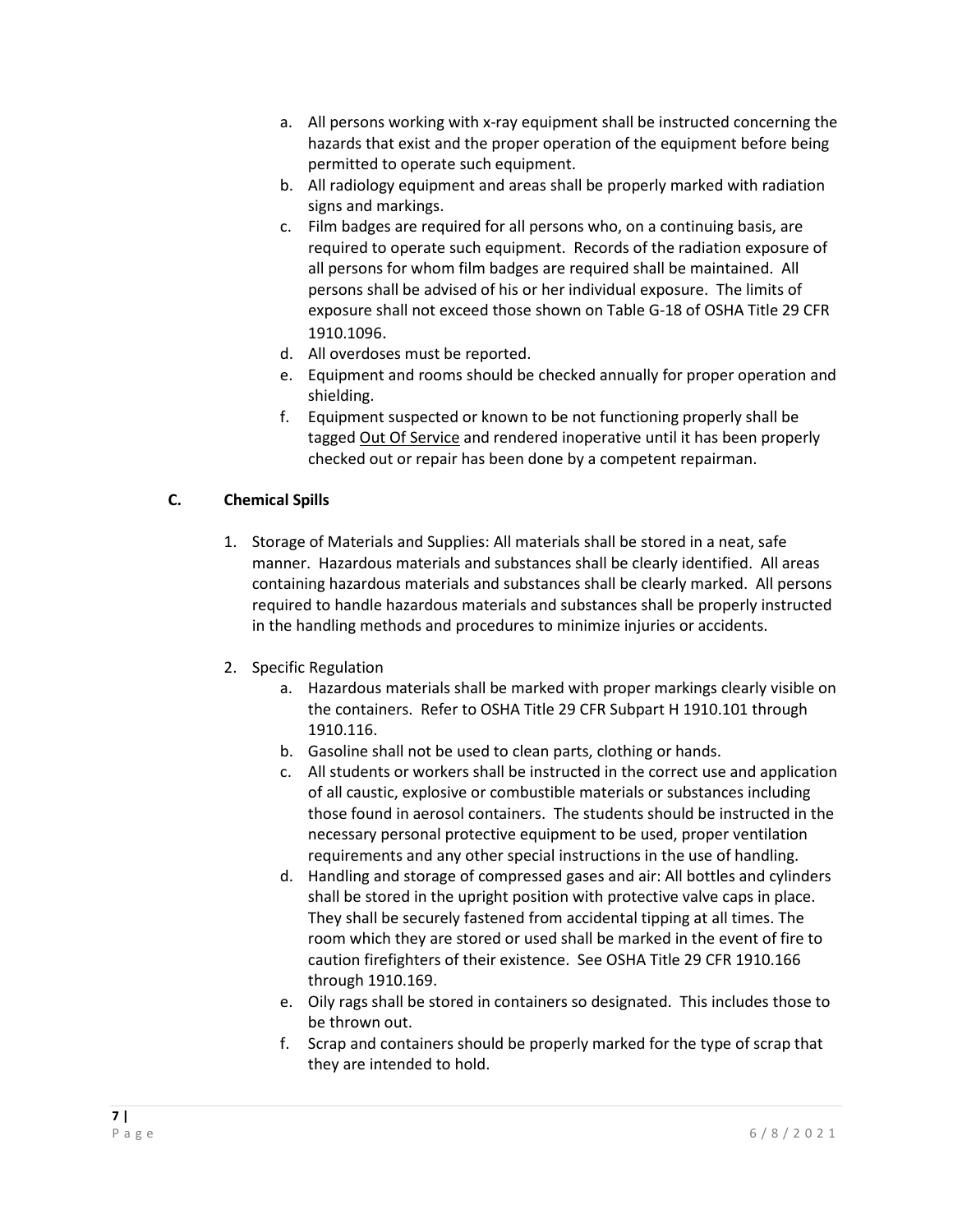- 7. If requested, assist the emergency crews as necessary.
- 8. A Campus Emergency Command Post may be set up near the emergency site. Keep clear of the command post unless you have official business.
- 9. DO NOT RETURN TO EVACUATED BUILDING unless told to do so by a campus official.

#### **E. Additional Information and Procedures for Failure**

#### **Electrical/Light Failure**:

At present all campus buildings emergency lighting provides sufficient illumination in corridors and stairways. If you live in the residence halls, it is advisable to have a flashlight and portable radio available for emergencies.

#### **Elevator Failure**:

If you are trapped in the elevator, push alarm and emergency bell button (located on the front panel) at regular intervals which will signal for help.

#### **Plumbing Failure/Flooding**:

Cease using all electrical equipment. Notify Information Center at (0 on any college phone) or Physical Plant at 532-8255/532-8254. If necessary, vacate the area.

#### **Serious Gas Leak**:

Cease all operations. DO NOT SWITCH ON LIGHTS OR ANY ELECTRICAL EQUIPMENT. REMEMBER, electrical arcing can trigger an explosion! Notify Information Center at 0 (on any college phone) or Physical Plant at 532-8255/532- 8254. Do not use the phone or a cell phone in the immediate vicinity. Physical Plant will notify the gas company.

#### **Hot Water Heat Line Failure**:

Immediately notify Information Center at 0 (on any college phone) or Physical Plant at 532-8255/8254, and if necessary vacate the area.

#### **Ventilation Problem**:

If smoke odors come from the ventilation system, immediately notify Information Center at 0 (on any college phone) or Physical Plant at 532-8255/532-8254, and if necessary cease all operations and vacate the area.

If there is a utility failure at an individual dorm room contact the Director of Residence Life at 532-8336, the Residence Life Coordinator at 532-8341 or the RA on duty immediately.

#### **Contact Numbers**:

- 1. Director of Physical Plant, Keith Jarvis, 532-8255, 401-0903 (cell), 532-8927 (home)
- 2. Vice President for Administrative Services, Kwin Wilkes, 532-8218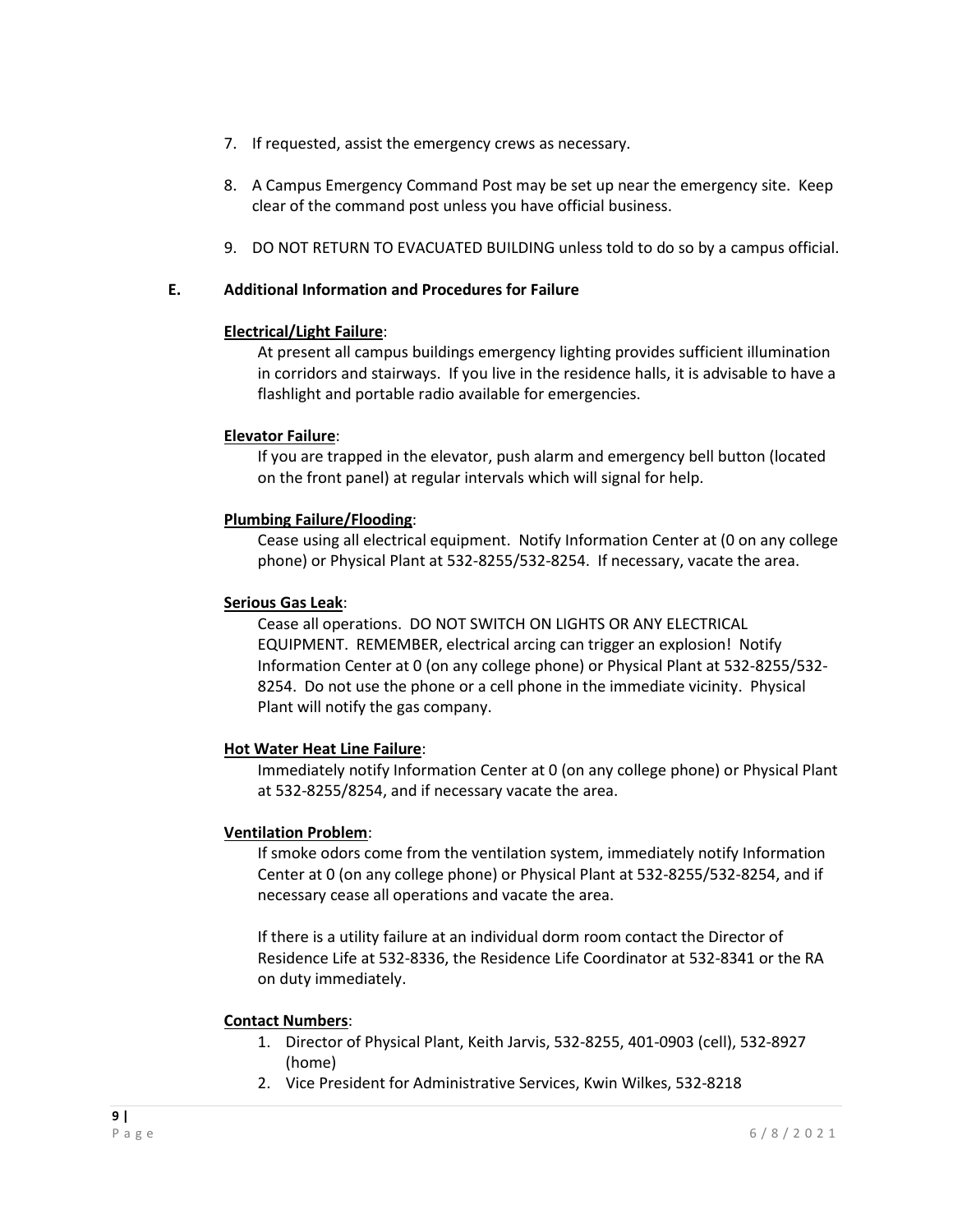- 3. Grounds Supervisor, Steve Akright, 532-8356, 532-4918 (home)
- 4. Maintenance Technician, Pat Eilert, 532-8254, 575-0717 (cell), 837-2641 (home)
- 5. Douglas Maintenance Supervisor, Rob Freeman

## **F. Violent or Criminal Behavior**

If you observe violent or criminal behavior on campus, contact the Police Department at 9-911 (on any college phone) or 911 immediately, then notify the College President (532-8202) and Vice President for Student Services (532-8257).

#### **IF YOU ARE A VICTIM OR A WITNESS TO A CRIME THAT HAS TAKEN PLACE OR IS HAPPENING, CALL THE POLICE DEPARTMENT AT 9-911 (on any college phone) or 911 AND**:

- 1. Give the nature of the incident.
- 2. Location of the incident.
- 3. Description of person(s) involved.
- 4. Description of property involved.
- 5. Give location of where you are and where authorities can reach you.

#### **What to do if Gunfire or Explosives are Discharged**

Active shooter events are unpredictable, dynamic, rapidly evolving, multi-variable situations requiring rapid response by law enforcement. If EWC experiences an active shooter situation, you should take the following actions:

#### **If the shooter is outside your building**:

- 1. Remain calm.
- 2. Turn off all lights, close and lock windows and doors, close blinds.
- 3. Barricade doors if unable to lock them.
- 4. Warn others, if possible and safe to do so.
- 5. Get yourself and others on the floor and attempt to hide behind/under something.
- 6. Silence radios, cell phones and other devices; remain silent.
- 7. Call 9-911 and the Campus Resource Officer, 532-8343 (cell 575-5982), as soon as safely possible.
- 8. Remain in place until given the all clear by an identifiable police officer.

#### **If the shooter is inside your building**:

- 1. Remain calm.
- 2. If safely possible, flee the area leaving personal belongings behind.
- 3. If not safe to flee, lock/barricade yourself in a room.
- 4. Turn off lights and hide under/behind furniture. Stay low to the floor.
- 5. If in a room with several people, do not huddle together; spread out.
- 6. Remain silent, silence radios and cell phones.
- 7. Call 9-911 (on any college phone) or 911 and the Campus Resource Officer, 532-8343 (cell 575-5982), as soon as safely possible.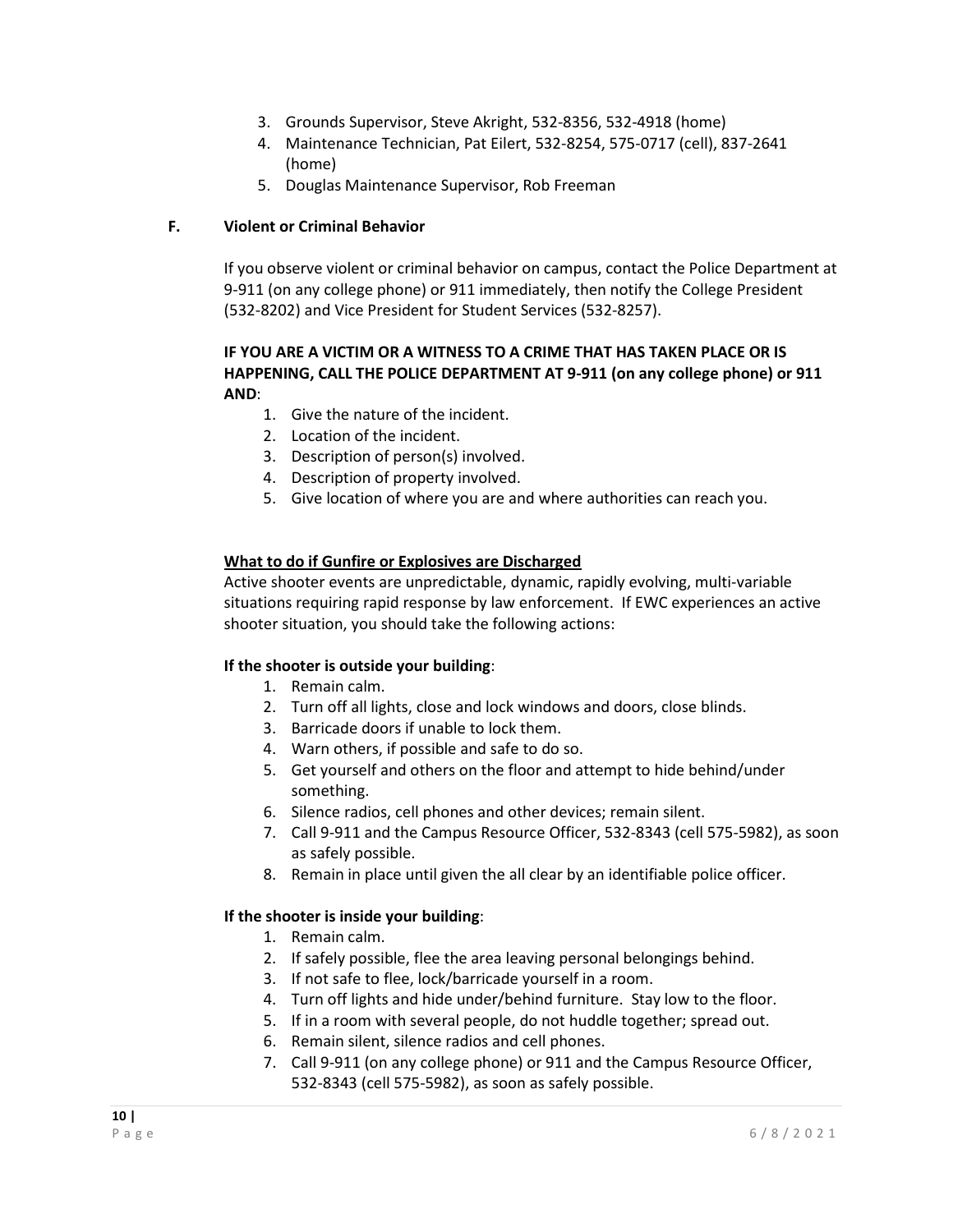8. Remain in place until given the all clear by an identifiable police officer.

### **If the shooter enters your office/classroom**:

- 1. There is no right answer for this scenario. A response must be based on variables related to the situation, shooter and your own intuitions and common sense.
- 2. Remain calm.
- 3. Call 9-911 (on any college phone) or 911 and the Campus Resource Officer, 532-8343 (cell 575-5982), as soon as safely possible.
- 4. If possible, flee the area.
- 5. Attempting to overcome the suspect with force is always the last resort which should only be considered in extreme circumstances. Only you can decide if this is something you should do.

## **If you are outside**:

- 1. Remain calm.
- 2. Move away from the active shooter and/or sounds of gunshots.
- 3. Warn others to take immediate cover.
- 4. Look for appropriate cover/protection (brick walls, retaining walls, large trees, parked cars, etc.)
- 5. Remain silent; silence cell phones.
- 6. Call 9-911 (on any college phone) or 911 and the Campus Resource Officer, 532-8343 (cell 575-5982), as soon as safely possible.

### **Points to remember**:

- 1. There may be more than one (1) shooter.
- 2. Do not touch anything in the area, as it is a crime scene.
- 3. Prepare a plan of action in advance. Pre-determine possible escape routes for yourself and always know where exits are located.
- 4. When fleeing, get as far away from the shooting scene as quickly and safely as possible. Do not take/carry anything with you.
- 5. When reporting an active shooter, give your exact location, number of people with you, any injuries, description of assailant (if known), assailant's location and number of assailants.

#### **Police response and you**:

- 1. Police will quickly respond to the area in which shots were last heard and attempt to immediately engage the active shooter.
- 2. First arriving officers will not stop to assist the injured or evacuate personnel.
- 3. When fleeing a building, do so with your hands above your head so police can see that you are not armed.
- 4. Remain calm.
- 5. Do exactly as police tell you.
- 6. Keep your hands empty and visible at all times.
- 7. If you know where the shooter is, quickly tell the officers. DO NOT get in the way of the officers.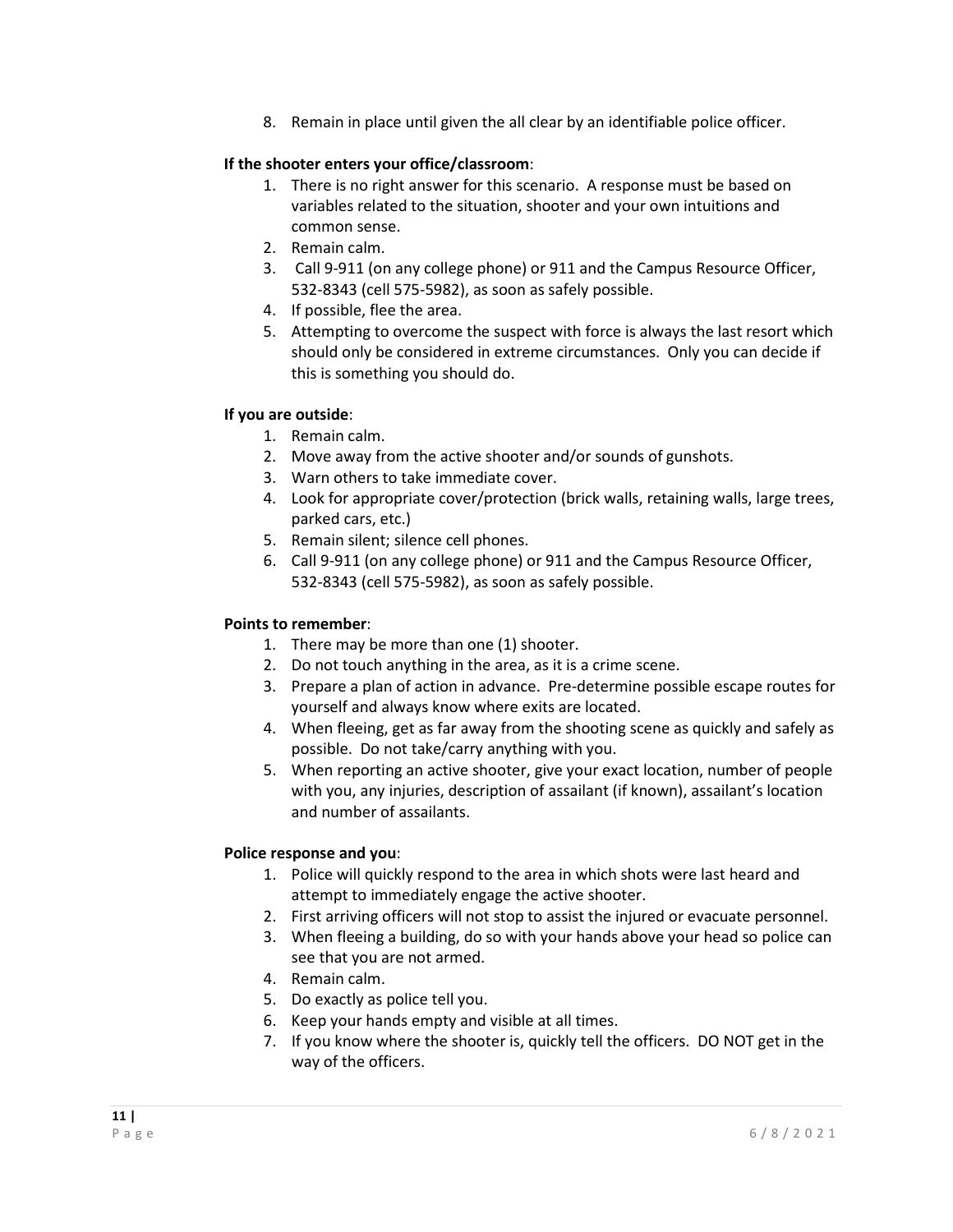#### **What to do if taken hostage**:

- 1. Be patient, time is on your side. Avoid drastic action.
- 2. The initial 45 minutes are the most dangerous. Follow instructions, be alert and stay alive. The captor is emotionally imbalanced. Don't make mistakes which could endanger your well-being.
- 3. Don't speak unless spoken to and then only when necessary. Don't talk down to the captor who may be in an agitated state. Avoid appearing hostile. Maintain eye contact with the captor at all times if possible, but do not stare. Treat the captor with respect.
- 4. Try to rest. Avoid speculating. Comply with instructions as best you can. Avoid arguments. Expect the unexpected.
- 5. Be observant. You may be released or escape. The personal safety of others may depend on your memory.
- 6. Be prepared to answer the police on the phone. Be patient, wait. Attempt to establish rapport with the captor.

#### **Proposed actions in case of classroom crisis involving a violent scenario**:

- 1. Evacuate if possible.
- 2. Give, if possible, instructions to two of the students:
	- a. Have one of the students proceed to the nearest campus phone to call 9- 911 and wait there until the police arrive, and then direct them to the classroom.
	- b. Have the other student immediately notify the administration of the situation (call 0 on any college phone or 532-8211).
- 3. Try verbally to keep the subject in the classroom until help arrives. Do not attempt to use force.

#### **G. Psychological Crisis**

Generally, any psychological crisis which may arise is the result of a physical situation and therefore will be secondary to the stabilization of a physical crisis. Any situation which causes emotional shock to individuals can be termed a psychological crisis. These situations can range from one individual with, for example, the loss of a loved one, to college-wide shock resulting from a natural disaster or implied danger such as a bomb threat.

In widespread situations the licensed counselor(s) on staff will, together with the Crisis Response Team, determine the scope of the situation and implement appropriate steps to alleviate the crisis. These steps may include: crisis intervention, individual counseling and group counseling for both students and personnel. In extreme situations, Peak Wellness may be called in to assist.

#### **H. Medical and First Aid**

1. If serious injury or illness occurs on campus immediately dial 9-911 (from any campus phone) or 911. Give your name, describe the nature and severity of the medical problem, and the campus location of the victim.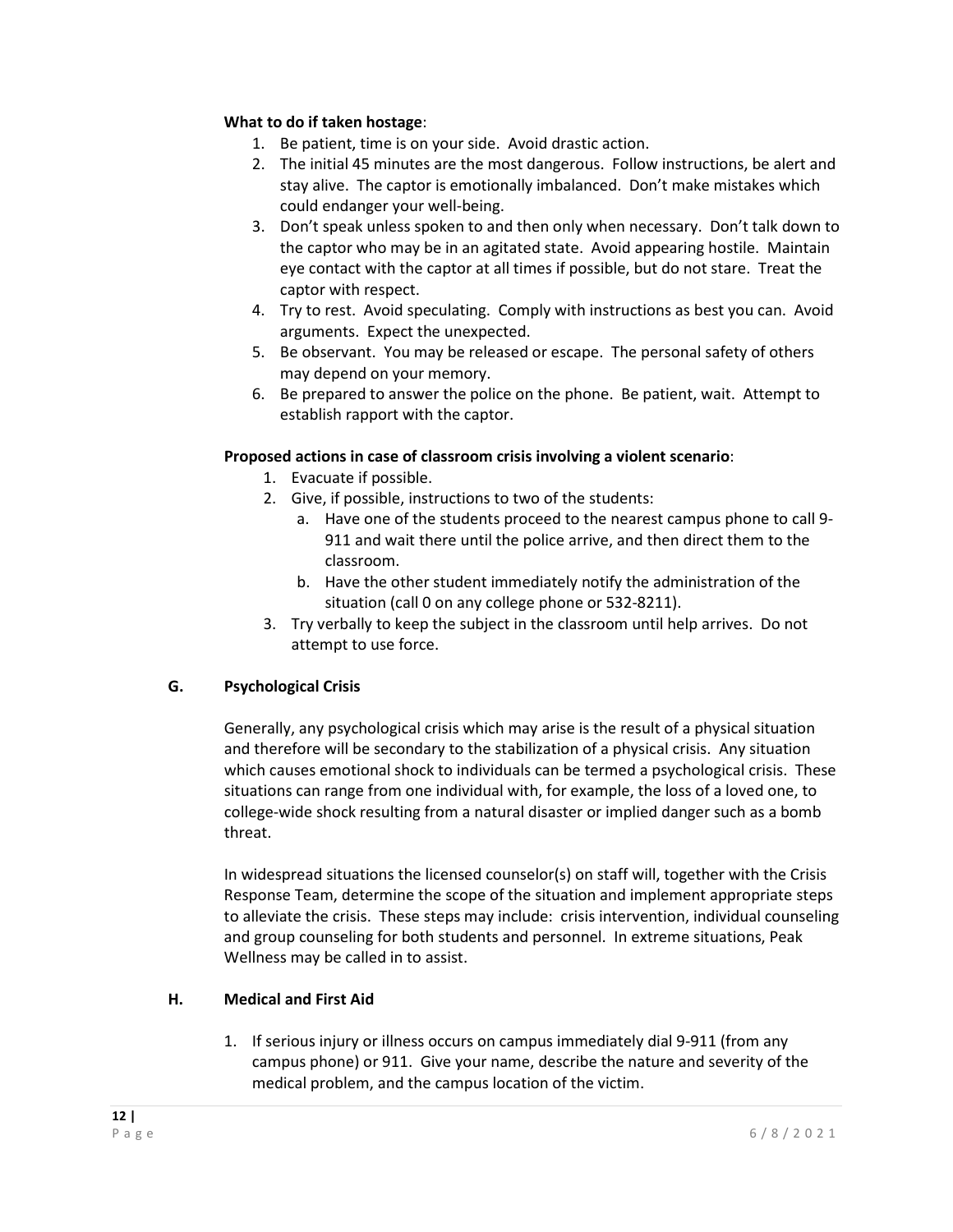- 2. In case of minor injury or illness, provide first aid care and refer to the proper medical care.
- 3. In case of serious injury or illness, trained personnel should quickly perform the following steps:
	- a. Keep the victim still, warm and comfortable. DO NOT MOVE THE VICTIM.
	- b. Ask victim, "Are you okay?" and "What is wrong?"
	- c. Check breathing and give artificial respiration if necessary. Automatic external defibrillators are located in the Fine Arts Center (on east wall), the Fitness Center and in the gym (outside the south entrance doors).
	- d. Control serious bleeding by direct pressure on the wound.
	- e. Continue to assist the victim until help arrives.
	- f. Look for emergency medical ID, question witness(es) and give all information to the paramedics.
- 4. Personnel administering first aid should be trained in first aid and CPR. Training is available through the local American Red Cross and the Wyoming Heart Association.

#### **I. Hazard Communication Program**

Eastern Wyoming College must adhere to Federal Occupational Safety and Health Act (29CFR 1910.1200) and the State of Wyoming Occupational Health and Safety Rules. By law, information concerning hazards must be transmitted to affected employees with proper attitude toward safety of students.

#### **SPECIFIC REQUIREMENTS**:

1. Container Labeling

All containers received for and used by Eastern Wyoming College must:

- a. Be clearly labeled as to the contents.
- b. Contain appropriate hazard warnings for employees.
- c. Contain the name and address of the manufacturer.

If chemicals are transferred to other containers in the workplace, these containers shall be labeled with the workplace, with the identity of the chemicals, and a hazard warning.

- 2. Material Safety Data Sheets (MSDS)
	- a. It will be the responsibility of each Department to obtain the necessary MSDS's for hazardous materials so a comprehensive MSDA file can be maintained. All employees will be informed of the location of the written Hazard Communication Program and the MSDS's.
	- b. Copies of the MSDS's for all hazardous chemicals to which employees may be exposed will be kept in the office of the division chairperson or the immediate supervisor, in alphabetical order according to chemical name, and will be available for review to all employees during each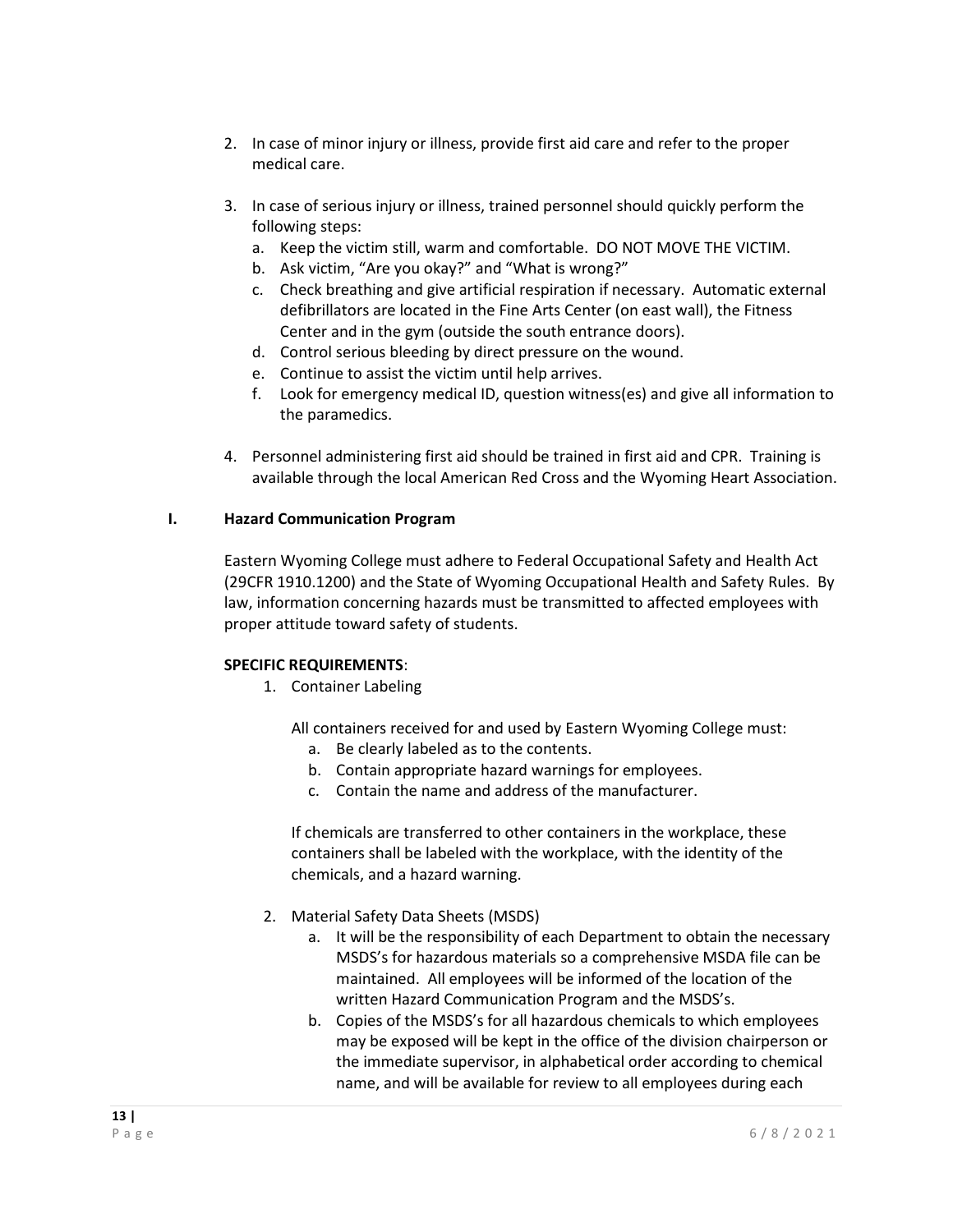work shift. A complete file of all MSDS's will be kept in the office of the College Safety Director.

- c. Subcontractors working on the job site are required to bring copies of all MSDS's for hazardous materials they are bringing on the job site to the employer's office so the information is accessible to all employees. Upon leaving the job site and taking all hazardous materials with them, they may take their information with them.
- d. Employees are to take a copy of the applicable MSDS's to the medical facility if emergency treatment is necessary due to exposure.
- 3. Training

Training and information shall be provided at the time of initial assignment or whenever a new chemical hazard is introduced into the work area. Training shall include:

- a. Discussion of the standard.
- b. Identification of chemicals and where they are used in the work area.
- c. Guidelines on reading and interpreting labels and MSDS's.
- d. Hazard of chemicals used and methods of protection from these hazards.
- e. Location of the program and MSDS's.
- f. Procedures to follow if employee is exposed to chemicals.

#### **J. Suspicious Mail**

Individuals receiving suspicious mail or packages should immediately call 9-911 (on any college phone) or 911. Do not handle the item.

#### **K. Panic or Rumor**

If there is a real or perceived panic or rumor, the individual will notify the appropriate administrator. The administrator will then notify the President and the Director of College Relations.

#### **L. Catastrophic Events**

 Impacted students will receive the services for which they have paid or reasonable financial compensation for those not received. This may include tuition assurance funds, surety bonds, irrevocable letter of credit, assistance with transfer, teach-out provisions or other practices deemed sufficient to protect consumers.

 The institution agrees that it and/or its home state has adequate measures to protect student records in the event of closure.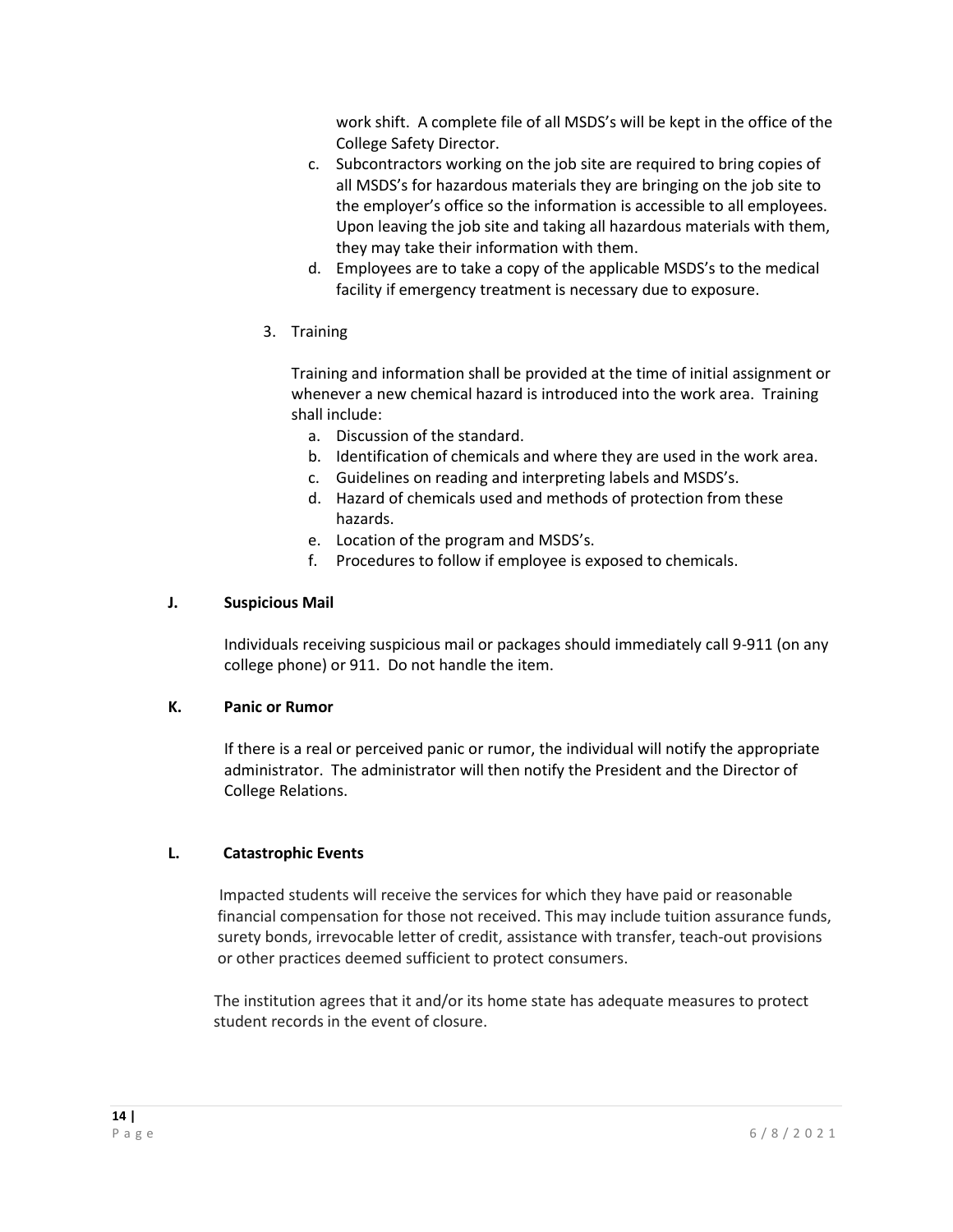## **CRISIS COMMUNICATION PLAN**

Eastern Wyoming College, by its nature and mission, cares for its employees and students. The Eastern Wyoming College Crisis Communication Plan details the responsibilities of EWC that when properly implemented, will help the College respond to a crisis.

A crisis can cover two types of events:

**Emergencies** – any situation that may involve or threaten to cause loss of life or injury to employees or students or damage to property (e.g., fires, explosions, accidents, vehicular mishaps or severe weather events.)

**Non-emergencies** – any situation that threatens the reputation or stature of the College, poses legal ramifications but does not pose a direct physical threat to students, employees or property.

In such a crisis, at the determination of the College President or his/her designee, the Eastern Wyoming College Crisis Management Plan will be implemented.

In a crisis, it is important to remember two facts:

- 1. Both types of emergencies will make news.
- 2. As a public institution, it is a policy of the College to provide full disclosure of all factual information as quickly as possible, with full regard for individual privacy and legal responsibility. By law, the College may not disseminate any information about a student or employee other than the fact that they are enrolled or employed at the College.

The purpose of crisis communication is to satisfy the demands of local media and inform college stakeholders of occurrence/outcome while protecting the reputation and image of the College. Crisis communications does not include crisis management.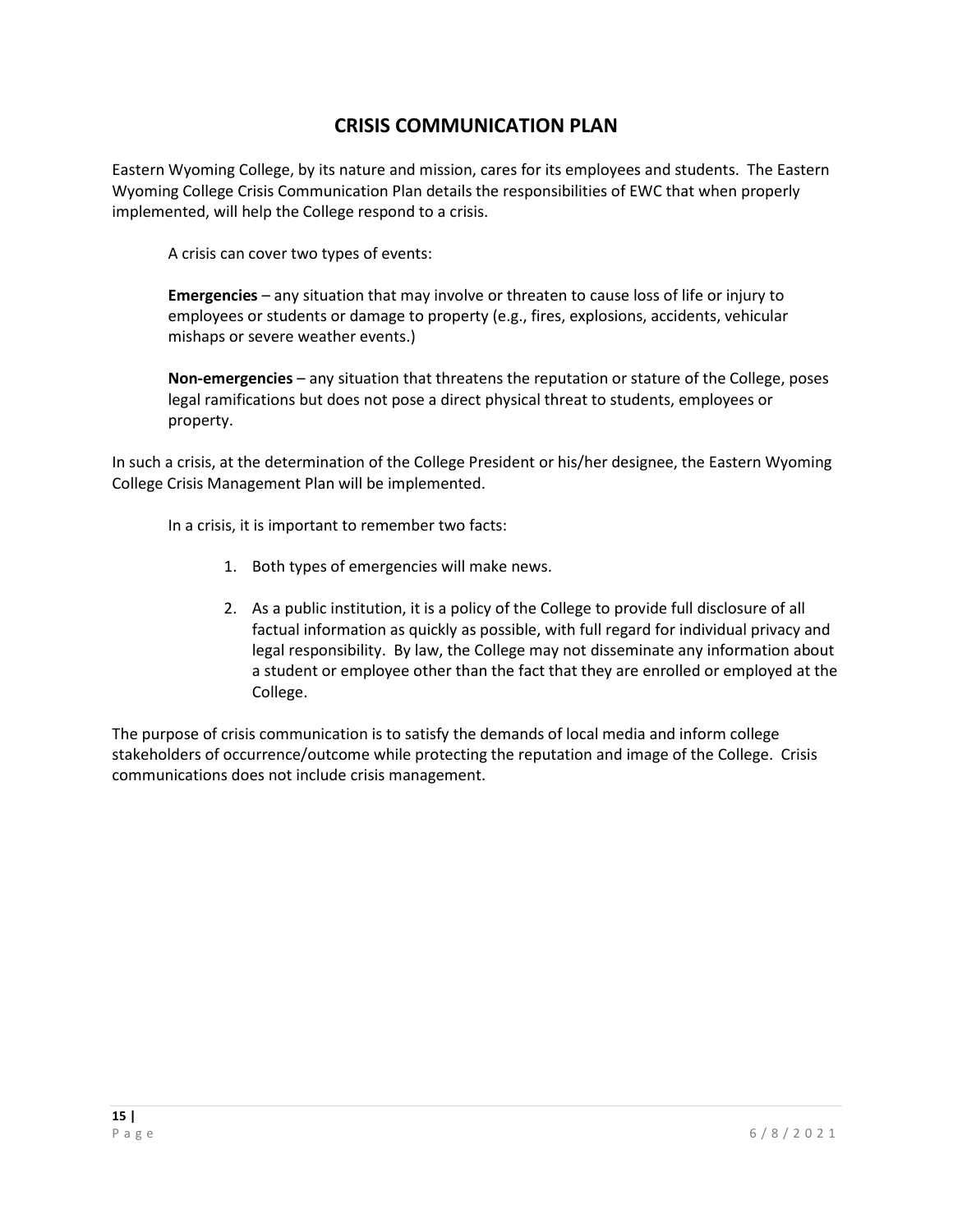## **Crisis Response Team**

The following people, or their designated representatives, must be made aware of any emergency or non-emergency that has potential crisis implications.

| <b>Name</b>                                    | <b>Extension</b> | <b>Home Phone</b> | <b>Cell Phone</b> |  |  |
|------------------------------------------------|------------------|-------------------|-------------------|--|--|
| President                                      |                  |                   |                   |  |  |
| Dr. Lesley Travers                             | 8202             |                   | (307) 262-0599    |  |  |
| Sally Watson                                   | 8303             |                   | 575-2441          |  |  |
| <b>Vice President, Administrative Services</b> |                  |                   |                   |  |  |
| <b>Kwin Wilkes</b>                             | 8218             |                   | (307) 763-1510    |  |  |
| <b>Vice President, Academic Services</b>       |                  |                   |                   |  |  |
| Roger Humphrey                                 | 8261             |                   | (307) 575-1387    |  |  |
| <b>Vice President, Student Services</b>        |                  |                   |                   |  |  |
|                                                | 8257             |                   |                   |  |  |
| <b>Director, Physical Plant</b>                |                  |                   |                   |  |  |
| Keith Jarvis                                   | 8255             | 532-8927          | 401-0903          |  |  |
| <b>Director, College Relations</b>             |                  |                   |                   |  |  |
| Tami Afdahl                                    | 8206             | 532-4653          | 575-0829          |  |  |
|                                                |                  |                   |                   |  |  |
| Director, Residence Life<br>Jim Rorabaugh      | 8336             | 532-8336          | 307-575-0312      |  |  |
|                                                |                  |                   |                   |  |  |

#### **Campus Resource Officer**

The College Relations Director will serve as the Coordinator of the Crisis Response Team. Other college personnel may be added to the team depending on the availability of team members and the nature of the situation.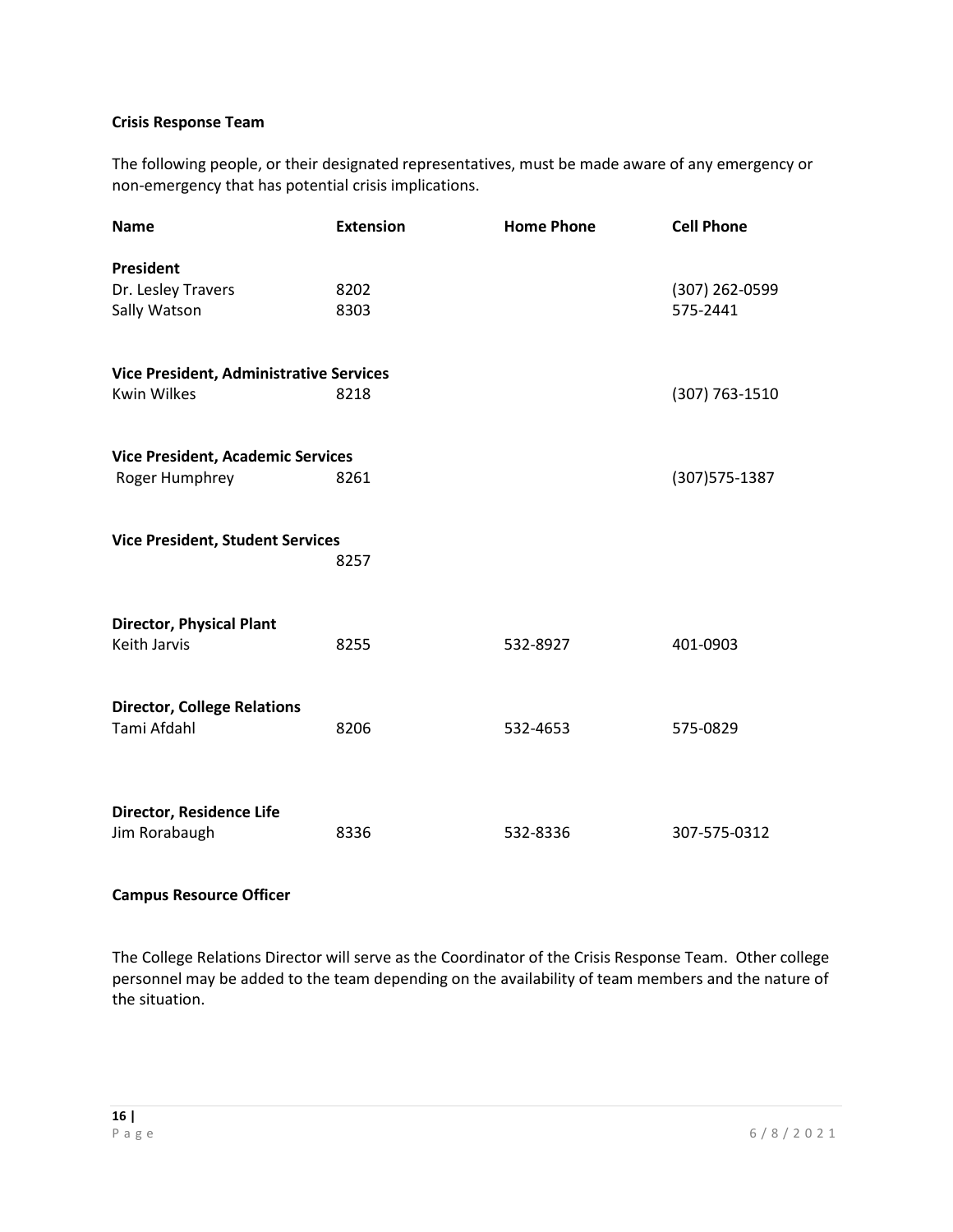The Crisis Response Team is responsible for collecting and verifying facts and information about the crisis. Members of the Team may also be involved in crisis management, but it is not the purpose of crisis communications to resolve the crisis. Rather, the purpose is to respond to the media's and stakeholders' needs to be informed about the cause, nature and outcome of a crisis.

All college employees are required to follow the guidelines set forth in the Crisis Management Plan.

#### **Crisis Communications Procedure**

In case of an emergency:

• The first priority will be to take any necessary and immediate action to protect human life and/or college property. The EWC President should be the first notified. The President or her/his designee will be responsible for notifying the Crisis Response Team members for preliminary assessment.

In case of non-emergency crisis:

- Refer all inquiries to the EWC President and the Director of College Relations.
- If you are unsure the inquiry constitutes an existing, growing or future crisis, refer the caller or inquiry to the Director of College Relations.

The Coordinator of the Crisis Response Team, with the assistance of the Team and other college employees close to the situation, will collect as many facts as possible concerning the crisis. These may include:

- a. Type of crisis
- b. Causes
- c. Extent or scope of injuries or damage
- d. Early warning signs
- e. Fault
- f. College reaction/action/inaction to the crisis
- g. Answers to questions posed by media at the beginning of the crisis.

#### **EWC Public Relations Policy Statement**

It is the policy of EWC to respond quickly, accurately and fully to all legitimate requests for information about any crisis that affects the system, its employees, property, students and its public image, with full regard for individual privacy and legal responsibility. College Relations will maintain a list of priority contacts in the media. EWC administration will familiarize themselves with its approved Crisis Communication Plan, will periodically conduct drills to test the plan's effectiveness, make revisions to the plan as needed and execute the plan when necessary.

#### **EWC Public Relations Responsibilities**

Under the direction of the President, communication is coordinated with College Relations. In any emergency, a limited number of individuals are authorized to speak officially on behalf of Eastern Wyoming College. The following individuals are authorized to serve as spokespersons for the duration of an emergency. No other employee may disseminate information about the emergency to the media unless authorized to do so by the President.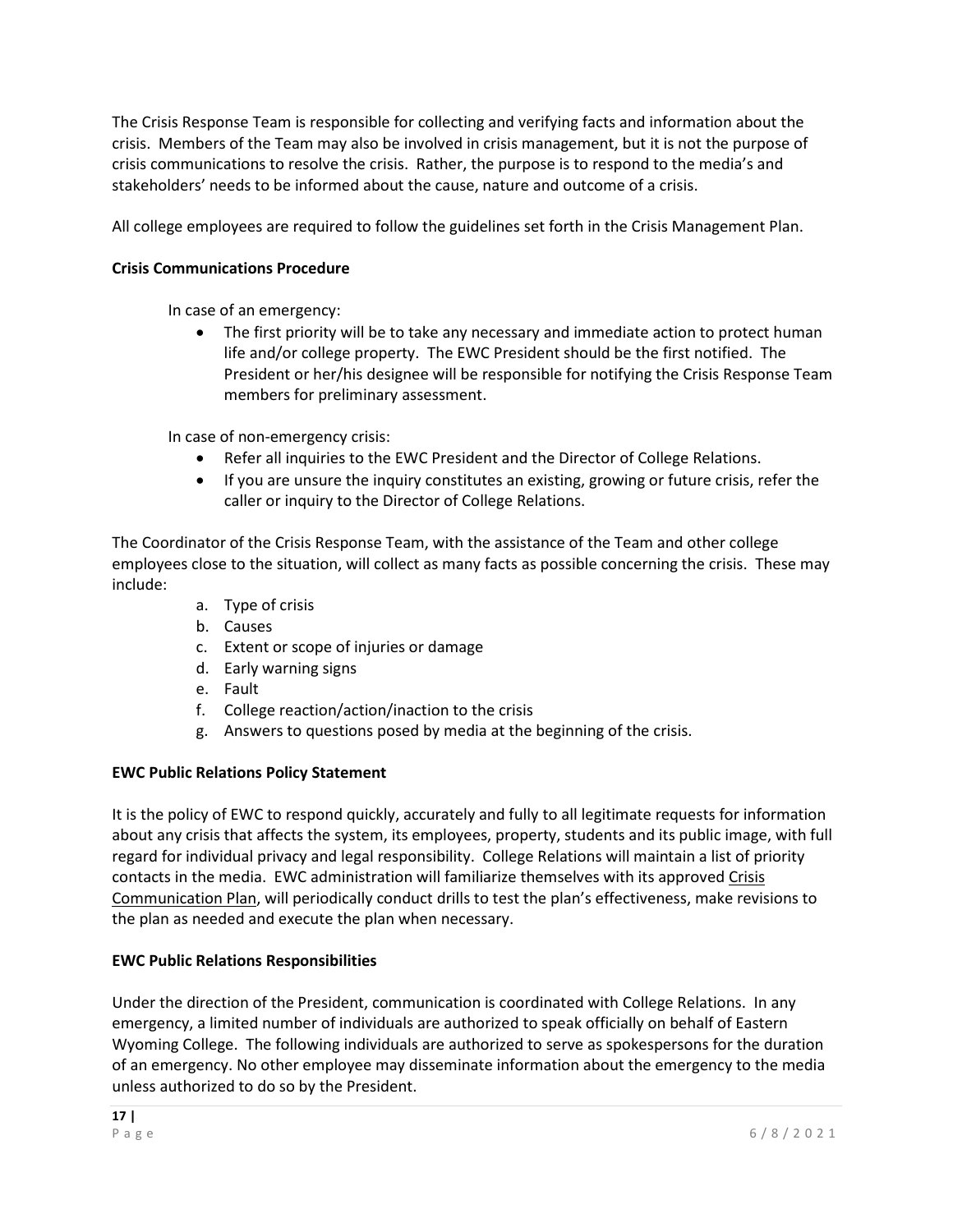#### **Authorized Spokespersons**

| <b>Name</b><br><b>Dr. Lesley Travers</b><br>President | <b>Extension</b><br>8202 | <b>Home Phone</b> | <b>Cell Phone</b><br>(307) 262-0599 |
|-------------------------------------------------------|--------------------------|-------------------|-------------------------------------|
| Tami Afdahl<br>Director, College Relations            | 8206                     | 532-4653          | 575-0829                            |

#### **Media Escorts**

In most cases, the news media will be in contact with the College while a crisis is unfolding. The media may actually notify the College of a crisis. In any emergency, media will be escorted by authorized personnel from EWC. Escorts will coordinate media arrival times with security personnel, coordinate photography as needed, relay information from the emergency scene to coordination headquarters and provide news releases and statements to the media. If the news media has not contacted the College before or during a crisis, the Crisis Response Team will determine whether the College will pro-actively notify the media or provide the information in response to media inquiries. In either case, College Relations will compile all available information in a suitable format for release to the media.

#### **Authorized Media Escorts**

| <b>Name</b>                 | <b>Extension</b> | <b>Home Phone</b> | <b>Cell Phone</b> |
|-----------------------------|------------------|-------------------|-------------------|
| Tami Afdahl                 | 8206             | 532-4653          | 575-0829          |
| Director, College Relations |                  |                   |                   |
| <b>Kim Jones</b>            |                  |                   |                   |
| Senior Admin Asst.          | 8217             | 532-4193          | (307) 259-8802    |
| <b>College Relations</b>    |                  |                   |                   |

#### **Emergency Communications Headquarters**

The Crisis Response Team will need access to telephones, fax machines and computers to facilitate overall communications. A communications headquarters will be established in the President's office. In the event that the President's office is not accessible, the CTEC building will serve as communications headquarters.

The Crisis Response Team Coordinator will also designate room T274, Dolores Kaufman Boardroom, as a briefing center where press conferences can be held, depending on availability and accessibility.

#### **Media Headquarters**

Media Headquarters will be located in the Dolores Kaufman Boardroom T274. Written material (e.g. news releases, updates on the emergency) will be provided here to members of the media.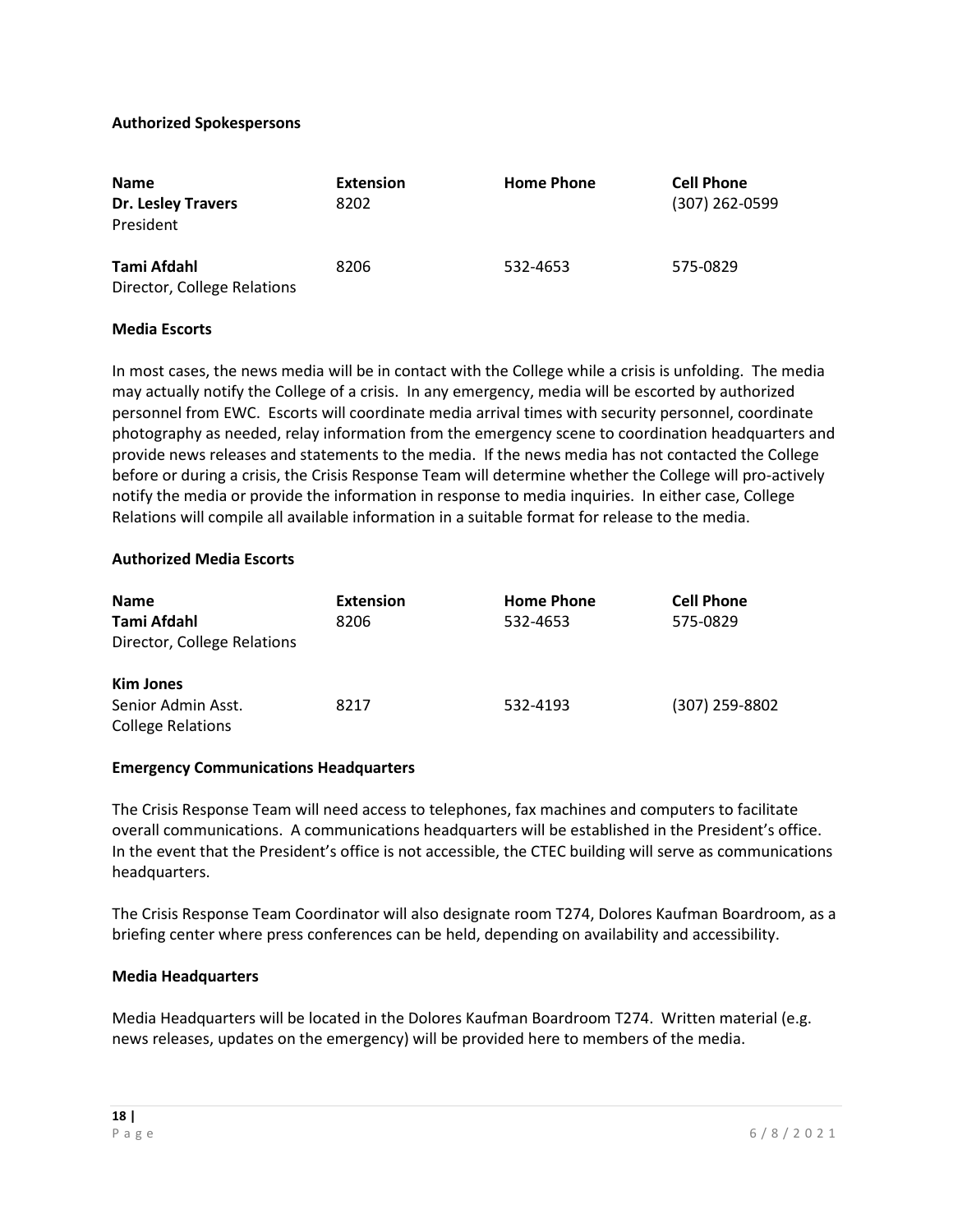#### **Personal Injury/Death Communications Policy**

- 1. College Relations and its assigned spokesperson are the only parties authorized to release the names of injured or deceased persons.
- 2. Names of injured or deceased persons will not be released until next of kin are notified.
- 3. After notification of next of kin, the College Relations office and its assigned spokesperson will immediately release name of injured or deceased persons.
- 4. All inquiries regarding the safety or condition of employees and/or students should be referred immediately to the College Relations office.

#### **EMERGENCY INFORMATION**

#### **News Releases**

Include:

- Nature of the emergency.
- Where, when it happened.
- EWC's official response to the emergency.
- Measures taken to contain it.
- Physical extent of the emergency (number of employees/students injured or deceased, property damage).
- Plans to return to normal operation.
- After families have been notified, names of injured and/or deceased
- Names and phone numbers of persons to contact for more information.

#### **Background Statement**

Include:

- Brief factual summary of event.
- Guidelines for employees' discussion of event with external audience.
- Names of persons to contact in the College Relations Office for more information.

#### **Spokesperson Briefing**

Spokesperson will:

- Ensure that media receive timely, factual information.
- Provide single, consistent source of information to media.
- Minimize contradictory information from EWC.
- Provide background to emergency event.

#### **News Conference**

News conferences should be used only in those situations in which the information to be disseminated is significant and must be communicated quickly and efficiently to a large number of people at the same time. In severe, lengthy emergencies that result in large numbers of injured or deceased, or involve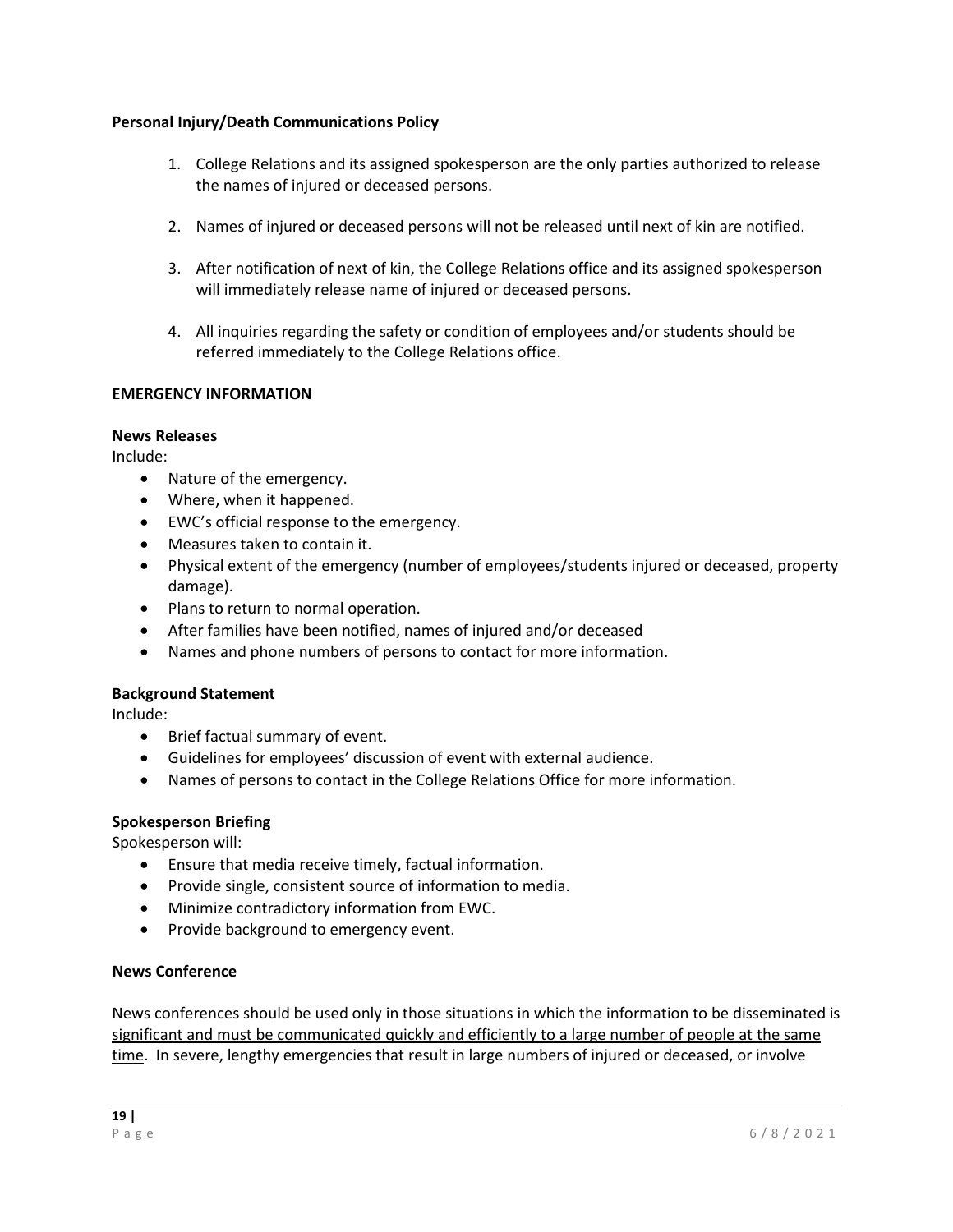massive property damage, it may be necessary to conduct news conferences as frequently as every hour.

- The news conference will be arranged by the Director of College Relations.
- The College President or his/her designated spokesperson (depending on the nature of the emergency) will serve as the primary spokespersons.

News Conference Publications:

- Media Kit including news release(s), fact sheet(s), copies of statements by speakers at news conference and biographical information speakers.
- Media List follow up distribution of media kit to those who did not attend news conference.

#### **Post-Emergency Follow Up**

Responsibility for communication with key audiences does not end with the crisis. It may be necessary to update audiences for days, weeks or even months after a crisis depending upon its severity.

Media:

• Communicate updates on progress toward restoration to normal operations.

Employees/Immediate Community:

• Distribute to home address at least one news update, from the College President, on progress toward restoration to normal operations.

#### **Post-crisis Audit**

After determining that all communications in connection with the crisis have been resolved, the Crisis Management Team will meet and conduct a crisis communication audit. The positives and negatives of the communications process, including outcomes demonstrated in media coverage, will be discussed and any necessary changes will be implemented. College Relations will create an audit report and distribute it along with a revised communications plan, if necessary, to members of the team.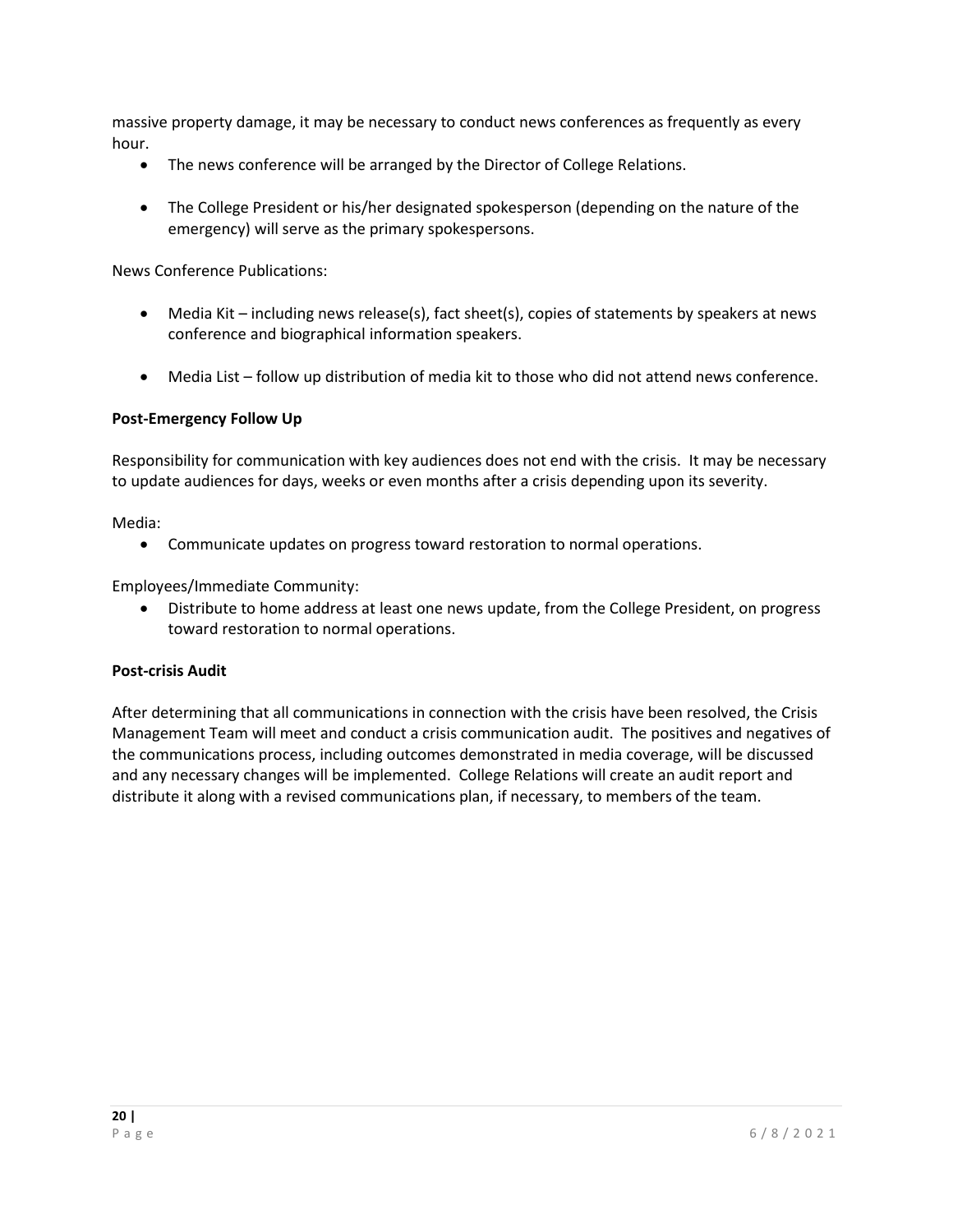## **Appendices**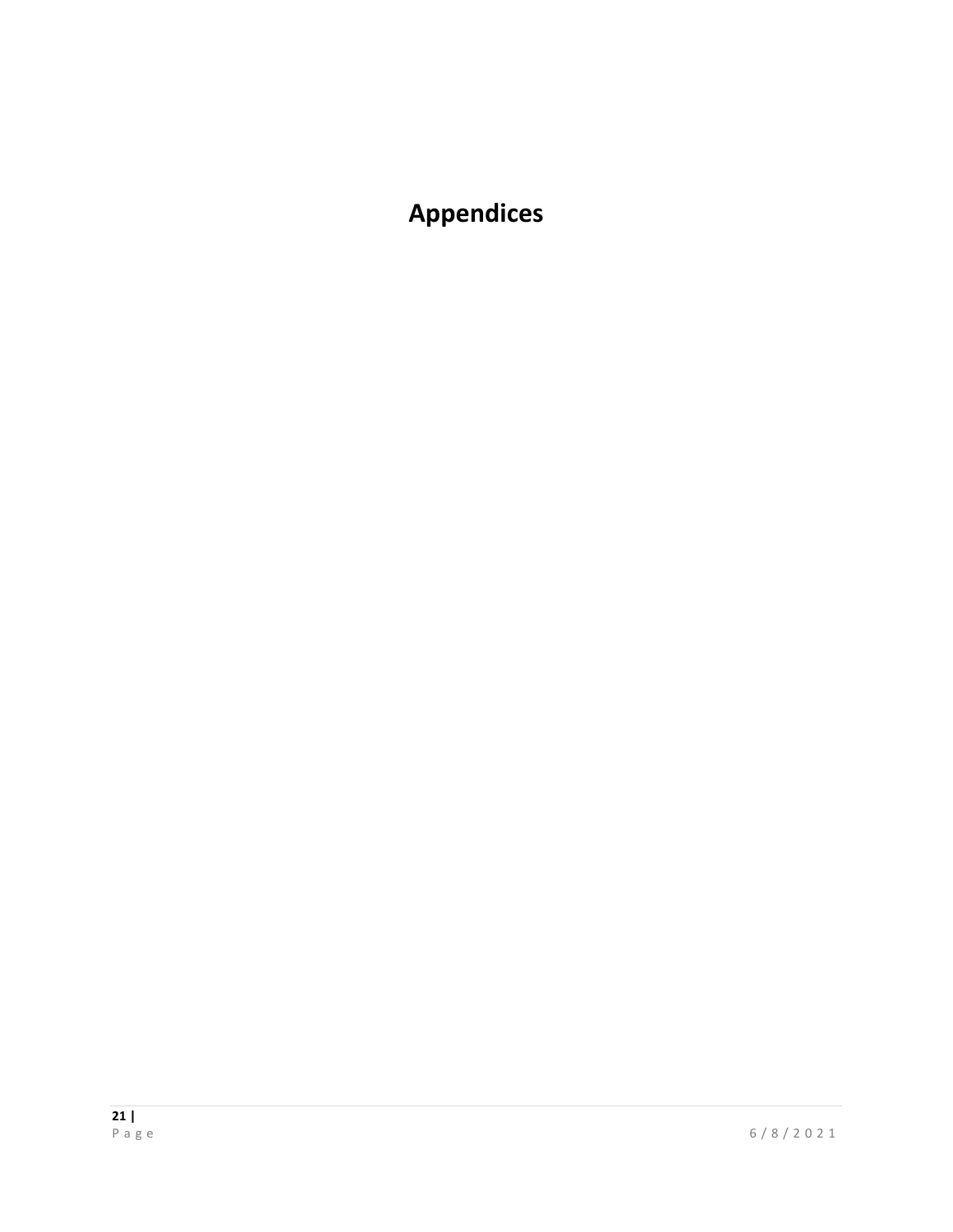**Appendix A**

Severe Weather

Sample Door Sign:

EWC has canceled today's classes due to severe weather. The weather advisory states:

\_\_\_\_\_\_\_\_\_\_\_\_\_\_\_\_\_\_\_\_\_\_\_\_\_\_\_\_\_\_\_\_\_\_\_\_\_\_\_\_\_\_\_\_\_\_\_\_\_\_\_\_\_\_\_\_\_\_\_\_\_\_

If you are unable to leave EWC, please report to the Information Desk.

(Today's Date)